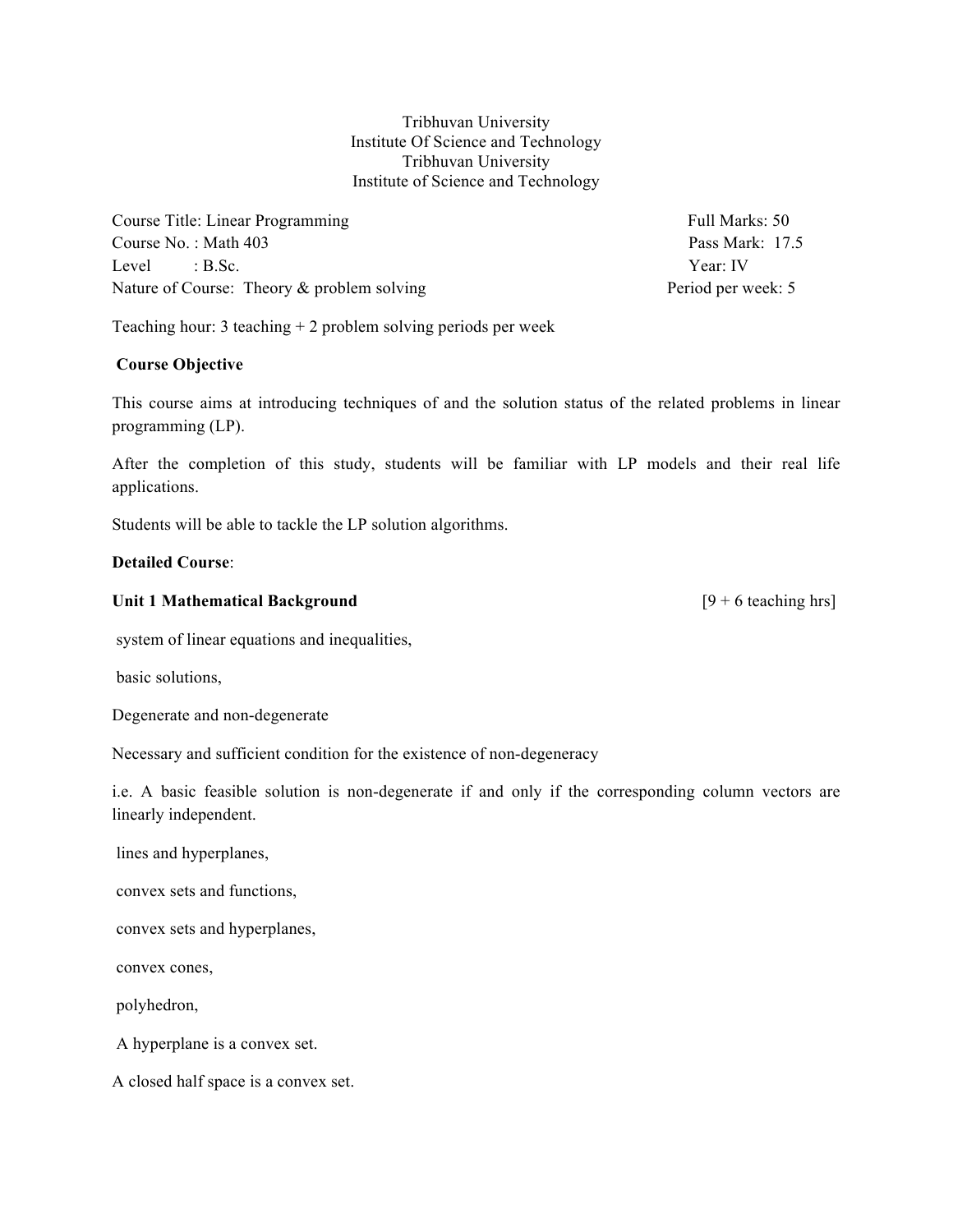The set of all convex combinations of a finite number of points is a convex set. The set of all feasible solutions of an LP problem is a convex set. The intersection of any number of convex sets is also convex. concepts on graphs, time complexity and reduction relations, related exercise. Unit 2 LP-Models and Complexity [9 + 6 teaching hrs] variables and constraints, cost function, two-variable LP models graphical solution methods, general, canonical and standard forms of LP models, slack and surplus variables, the equivalency of different LP-forms, decision versions of the optimization problems, related exercise. Unit 3 Simplex Algorithm **and Simplex Algorithm [9 + 6 teaching hrs]** extreme points, basic feasible solutions, Reduction of any feasible solution into a basic feasible solution, Improvement of basic feasible solution, If an LP problem has at least one feasible solution, then it has at least one basic feasible solution, If an LP problem has an optimal solution, then at least one feasible solution must be the optimal one, Unbounded solutions, Optimality conditions, Extreme points and basic feasible solutions,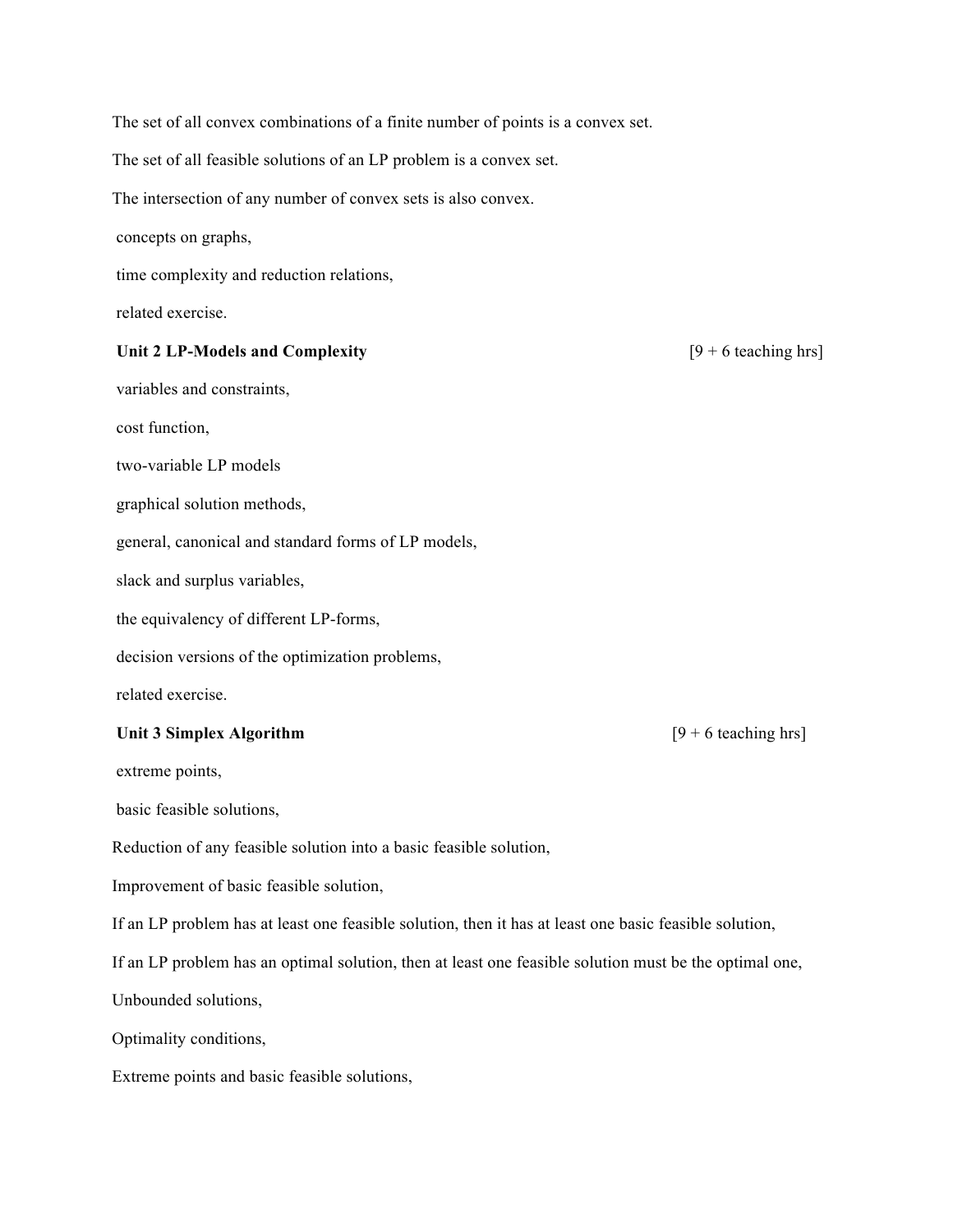| solution of LP problems by simplex method,                      |                        |
|-----------------------------------------------------------------|------------------------|
| complexity of simplex method,                                   |                        |
| relation of extreme points and basic feasible solutions,        |                        |
| Simplex Algorithm,                                              |                        |
| Selection of the vector to enter the basis,                     |                        |
| Degeneracy and breaking ties,                                   |                        |
| Transformation formula,                                         |                        |
| The initial basic feasible solution-artificial variables,       |                        |
| Inconsistency and redundancy,                                   |                        |
| Tableau format and its use,                                     |                        |
| Conversion of a minimization problem to a maximization problem, |                        |
| Two phase method,                                               |                        |
| related exercise.                                               |                        |
| <b>Unit 4 LP Duality Theory</b>                                 | $[9 + 6$ teaching hrs] |
| Alternate formulations of LPs,                                  |                        |
| the dual LP formulation,                                        |                        |
| Fundamental properties of dual problems,                        |                        |
| Other formulations of dual problems,                            |                        |
| complementary slackness conditions,                             |                        |
| Unbounded solution in the primal,                               |                        |
| the dual simplex algorithm,                                     |                        |
| related exercise.                                               |                        |
| <b>Unit 5 Applications</b>                                      | $[9 + 6$ teaching hrs] |
| LP formulations of a given instance of                          |                        |
| Models of transportation problem,                               |                        |

assignment problem,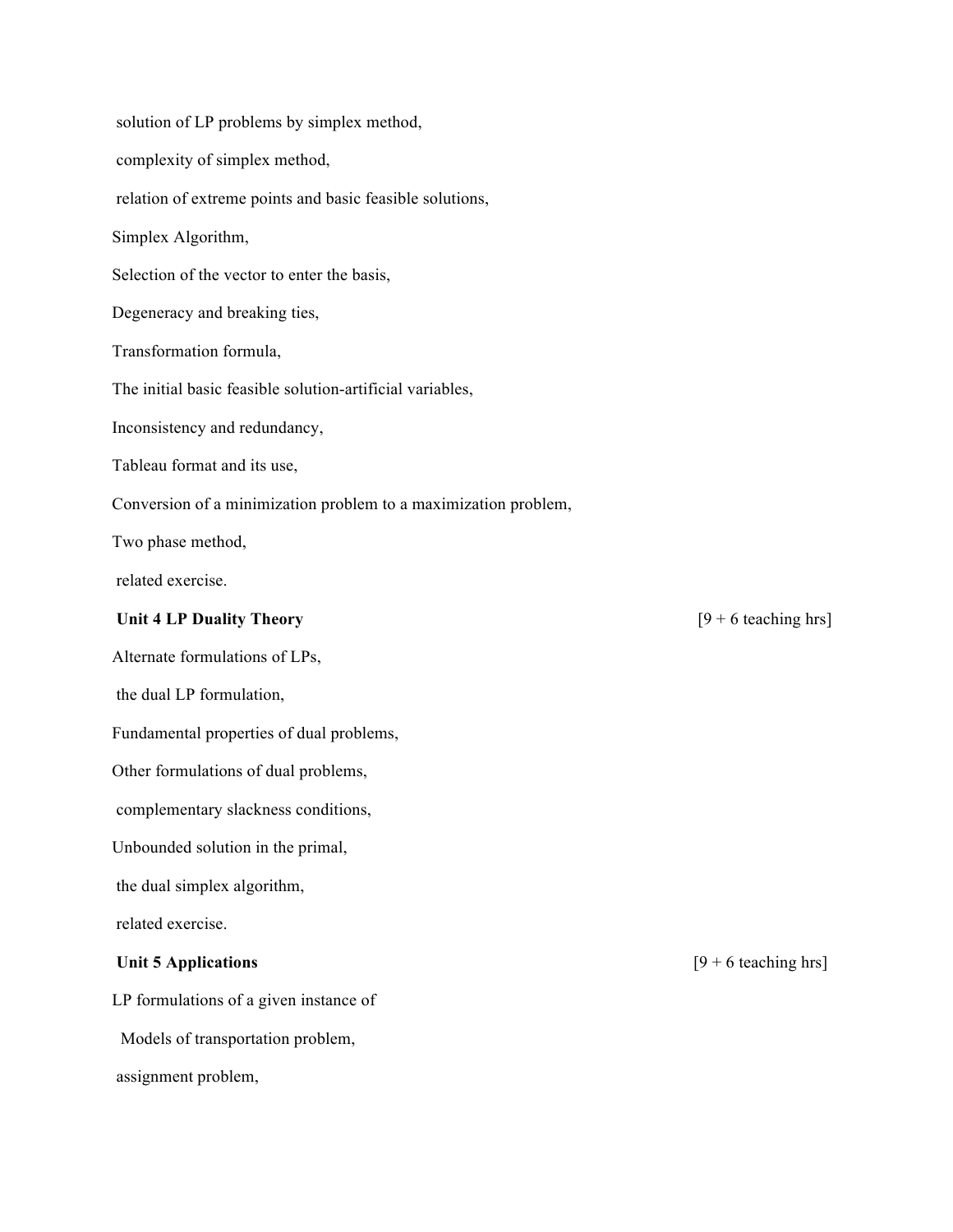maximal flows in a network, minimum cost flow problem, transshipment problem, diet problem, LP models of scheduling problems, production planning, scheduling problems, related exercise.

### **Text/ Reference books**

- 1. G. Hadley; Linear Programming, Narosa, Publishing House.
- 2. Hamdy A. Taha; Operations Research, Prentice Hall-Pearson.
- 3. Lueberger, D.G; Linear and Nonlinear Programming, Addison-Wesley.

#### **Guidelines to the question setters**

There will be 5 questions each carrying 10 marks and there will be a head, a tail and middle part if possible. All the questions are compulsory. There will be **two** OR choices in any question number from the same unit. The examination period of Math 403 will be 2 hours.

On the basis of the guidelines mentioned, we enclose one set of model question for Linear Programming (Math 403)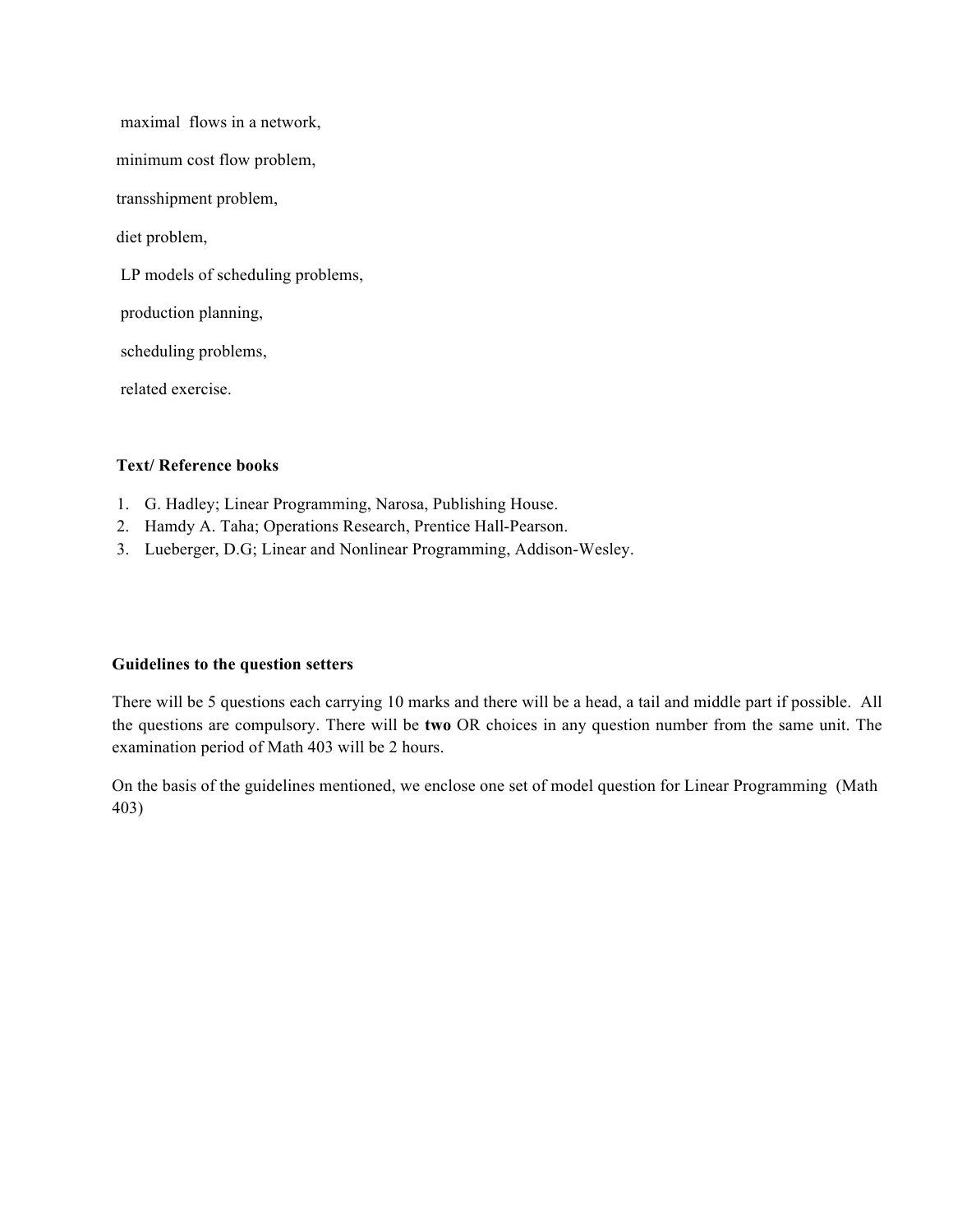## MODEL QUESTION Tribhuvan University

| Bachelor Level / IV year/ Sc. & Tech.                                                                                                                                        | Full Marks: 50   |
|------------------------------------------------------------------------------------------------------------------------------------------------------------------------------|------------------|
| Linear Programming (Math 403)                                                                                                                                                | Time: 2 Hours    |
| Candidates are required to give their answers in their own words as far as practicable.                                                                                      |                  |
| The figures in the margin indicate full marks.                                                                                                                               |                  |
| <b>Attempt All Questions.</b>                                                                                                                                                |                  |
| 1.(a) Define a hyper plane and a convex set. Show that a hyperplane is a convex set.                                                                                         |                  |
|                                                                                                                                                                              |                  |
|                                                                                                                                                                              | $[1+1+3]$        |
| (b) Prove that the intersection of two convex sets is also convex.                                                                                                           | $\left[5\right]$ |
| 2. (a) Write an example of a general form of a linear programming (LP) problem. Transform the example<br>into the canonical and the standard forms.                          | $[2+3]$          |
| (b) Prove that the three forms of an LP problem are equivalent.                                                                                                              | $[5]$            |
| 3. (a) What do you mean by a basic feasible solution (bfs)? When is this called to be a degenerate bfs?<br>Describe the relationship between the extreme points and the bfs. |                  |
|                                                                                                                                                                              | $[1+1+2]$        |
| (b) An optimal solution of an LP problem can be obtained by using the simplex method. Describe the                                                                           |                  |

#### **OR**

method. [6]

Solve the following LP problem with the Simplex approach.

$$
maximize z = 7x_1 + 10x_2
$$

s.t.

$$
-x_1 + 3x_2 \le 6
$$
  

$$
7x_1 + x_2 \le 35
$$
  

$$
x_1, x_2 \ge 0
$$
 [10]

4. (a) What are the primal and the dual LP problems ? Write an example of a primal LP problem and then convert it into the dual form.  $[2+3]$